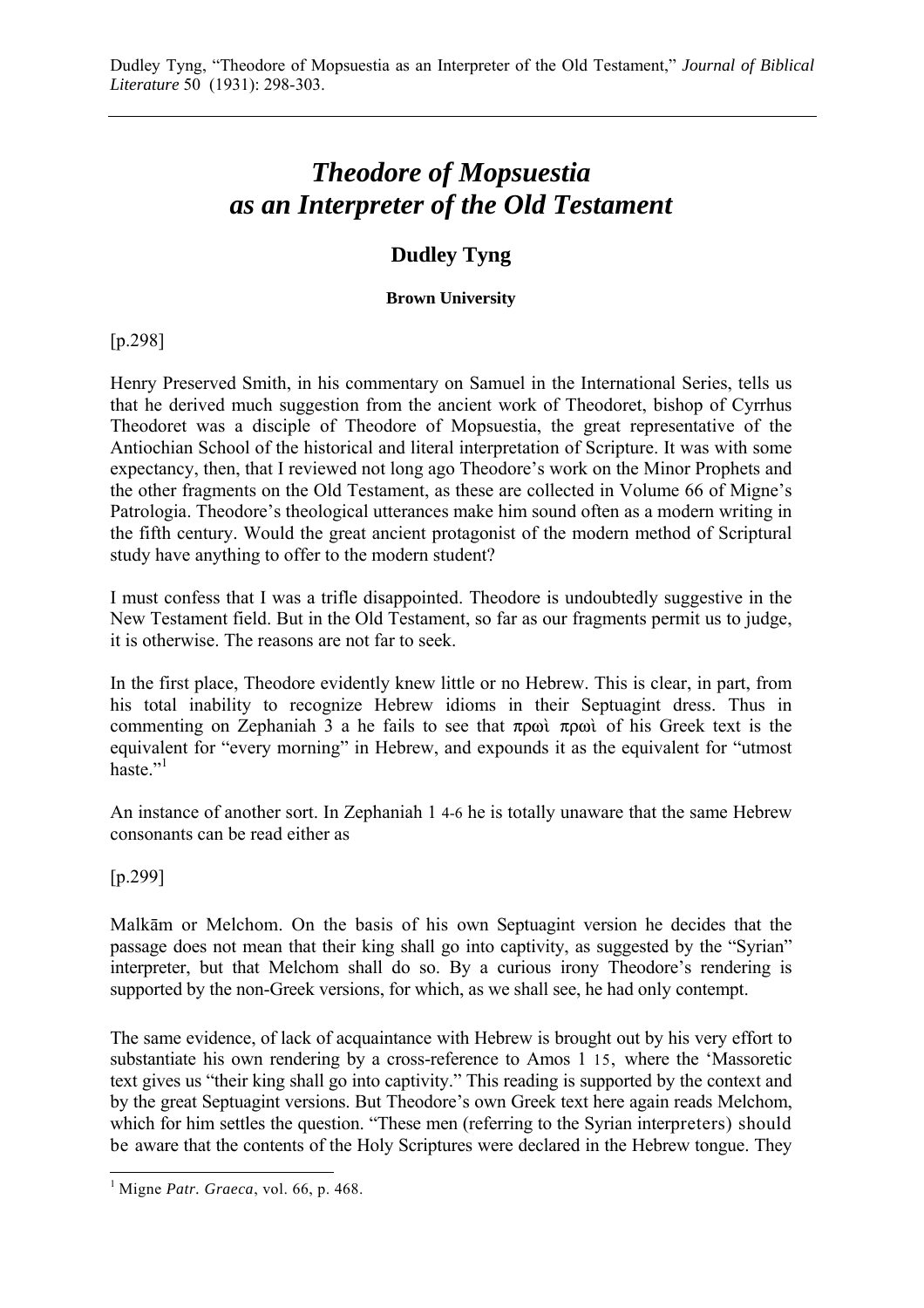were translated into that of the Syrians by some anonymous person (we do not know even now who he was). But those who turned the Scripture into Greek were seventy elders of the people accurately conversant both with their own tongue and the Holy Writings, men approved of by the high priest and the Jewish nation as those most worthy of such a work of interpretation, whose interpretations and versions the blessed apostles evidently accepted... Therefore, would it not be senseless to suppose that the Seventy, being men of such quality and weight, should have erred in their reading?"<sup>2</sup>

That Theodore's knowledge of the Hebrew was by report only seems to be indicated further by his translation of Malachi as a messenger, and, again, by his treatment of Amos 5 26. On this corrupt passage he comments:―They say (scilicet) that the morning star is thus designated in the Hebrew tongue (i.e.  $\phi \epsilon \nu \phi \dot{\alpha} \nu$ ). Finally, to quote no more instances, in his exegesis of psalm 72 and Amos, 9 11-12, where the point is the exact meaning of one or two words, where the Hebrew text would have upheld Theodore's contention, his silence is eloquent.

Theodore's great weakness as an exegete of the Old Testament is, then, textual criticism. His incompetence in Hebrew is matched by his blind acceptance usually of whatever Septuagint text lay before him. In his early commentary on the Psalms he refers

## [p.300]

occasionally to other readings of the text. The later work on the Minor Prophets never hints at the existence of such Septuagint textual variants, although the parallel work of his disciple Theodoret has frequent reference to Aquila and Symmachus and Theodotion.

That Theodore possessed a good historical background for his exegetical work, is evident from his surviving books. He seems, for instance, to know Josephus well. His acquaintance with Bible history and Biblical texts is thorough. His exegetical method is essentially sound. But in a field where modern investigation has changed the face of everything, the help that Theodore can give is, after tail, very small. Of the soundness of his method and the negligibility of his results let his much reprobated work in Messianic prophecy be our illustration.

Theodore's early commentary on the Psalms gave great offence to the orthodox of Antioch. For of the twenty odd psalms which Christian piety had come to look upon as prophetic of Christ, Theodore would admit only four, namely, Psalms 2, 6, 16 and 68. In checking up this ancient charge I find it necessary to make a slight modification. Psalm 54 he accepted as secondarily Messianic. Such a startling approximation to the modern position lends interest to Theodore's own interpretation of the supposed Messianic meanings.

Thus Psalm 72, which traditional Christian piety has conceived to be a prophecy of Christ and His kingdom, as prefigured by the happy reign of Solomon, Theodore believes, for reasons of exegetical exactitude, to refer to Solomon alone. Commenting on v. 5 ("He shall continue with the sun and before the moon" —that is Theodore's text) he says:—"The word 'before' is here not a temporal affirmation, as some have thought. For what, connection does it have with

 $^{2}$  P. 452-453.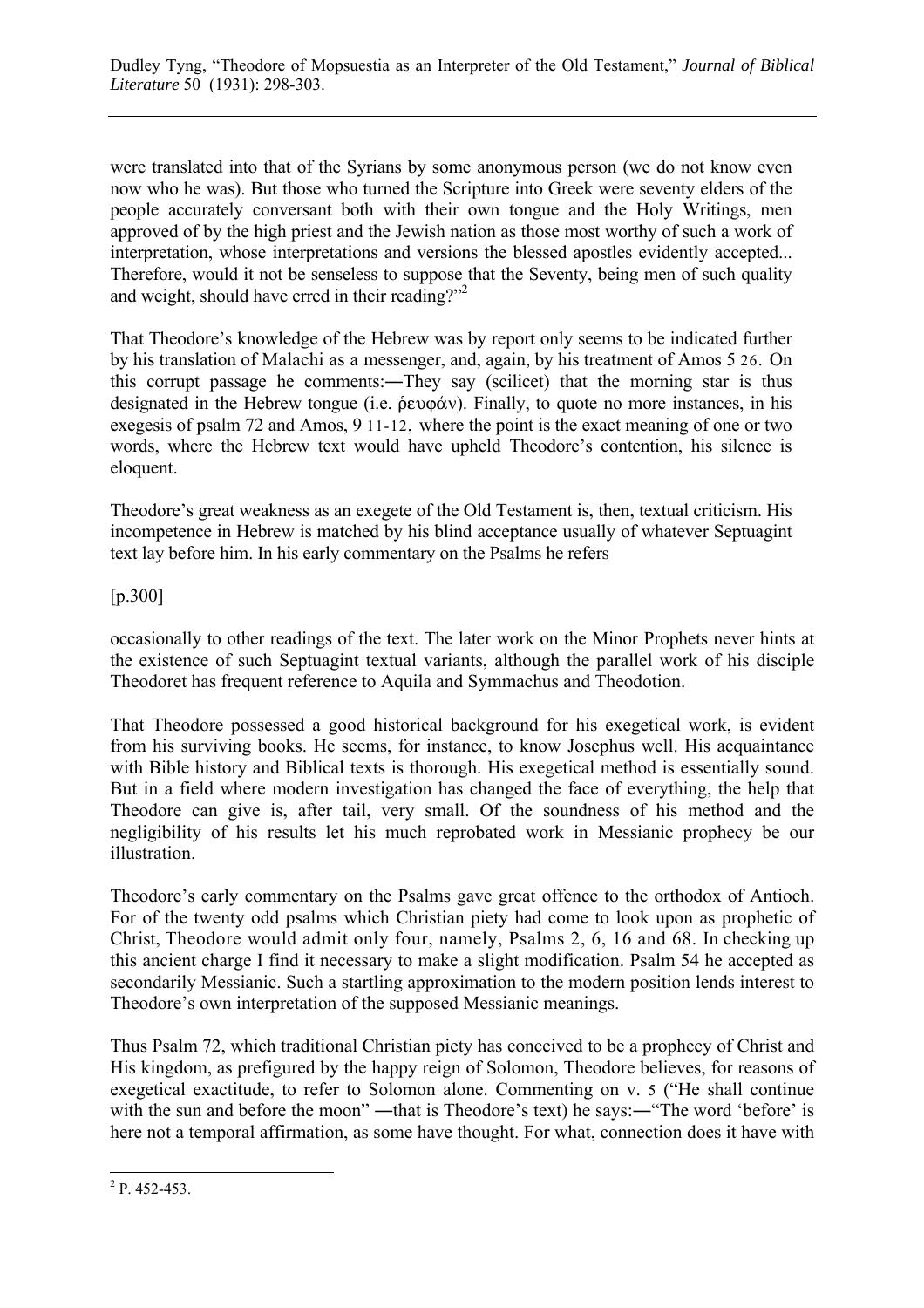persistence in time? The text says, 'he shall continue with the sun and before the moon'... likewise in v. .17 (His name shall continue forever, his name continueth before the sun) the text makes it clear that 'before' is not so predicated of time that one may refer it to Christ, as some think. It means merely that his name (i.e. Solomon's} abides a thing of admiration not less that the sun or the moon." In other words, the text cannot be a prophecy of Christ, because the temporal sense of 'before' contradicts the rest of the sentence. Inasmuch its it would not be lawful for

[p.301]

Theodore to looked upon his text here is muddled, he can only believe that a Messianic prophecy was intended by Saint-David.

Psalm 40, considered to be a prophecy of Christ's Advent Redemption, Theodore rejects the simple reason that the supposed Messianic reference speaks merely of sickness and trouble. Inasmuch, however, as St. David must have been predicting something, Theodore assigns the words to the sickness of Hezekiah.

So much for the illustrations of the reasons why Theodore rejected traditional Messianic interpretations in the psalms. Why did he accept such interpretations in four cases?

Two of the psalms he admits on the basis of New Testament quotation. For to believe that apostles could and did err would, of course, be blasphemy. Thus Psalm 16, which on the strict application of Theodore's principle of literal interpretation, could yield only the thought of the resurrection of the righteous, is taken to be Messianic on the basis of Peter's Pentecostal Sermon. "Than wilt not leave my soul in Sheol neither wilt, thou give thy righteous one to see corruption," is, then, a prophecy of the Resurrection. For Peter said so.

Psalm 68, with the verse, "Thou past led captivity captive and received gifts from men," Theodore accepts on the. authority of Ephesians 4 8. He notes, however, with approval, that Paul has substituted "given gifts" for "received gifts." "For this is more appropriate to Christ, who did not receive, but after his ascension into the heavens, bestowed the gifts of the Spirit."<sup>3</sup> The other two psalms Theodore accepts without express New Testament validation, though this is really against his hermeneutic principles.

Turning now to the other portions of the Old Testament, to the more mature stages of Theodore's work, we find some interesting exegetical results. Strange to say Hosea's "out of Egypt have I called my son" in spite of its confirmation by Matthew 2 15, is not Messianic. The son is Israel. The "Branch"<sup>4</sup> starts no Messianic thought in the minds of either Theodore or Theodoret, for their respective texts have "Orient―his Name." The prophecy of the outpouring, of the Spirit in Joel 2 28-22, Theodore would like to explain away, his point being that the Holy Spirit as such was not

[p.302]

 $\overline{a}$  $3$  P. 688.

 $4$  Zechariah 3, 8. 525.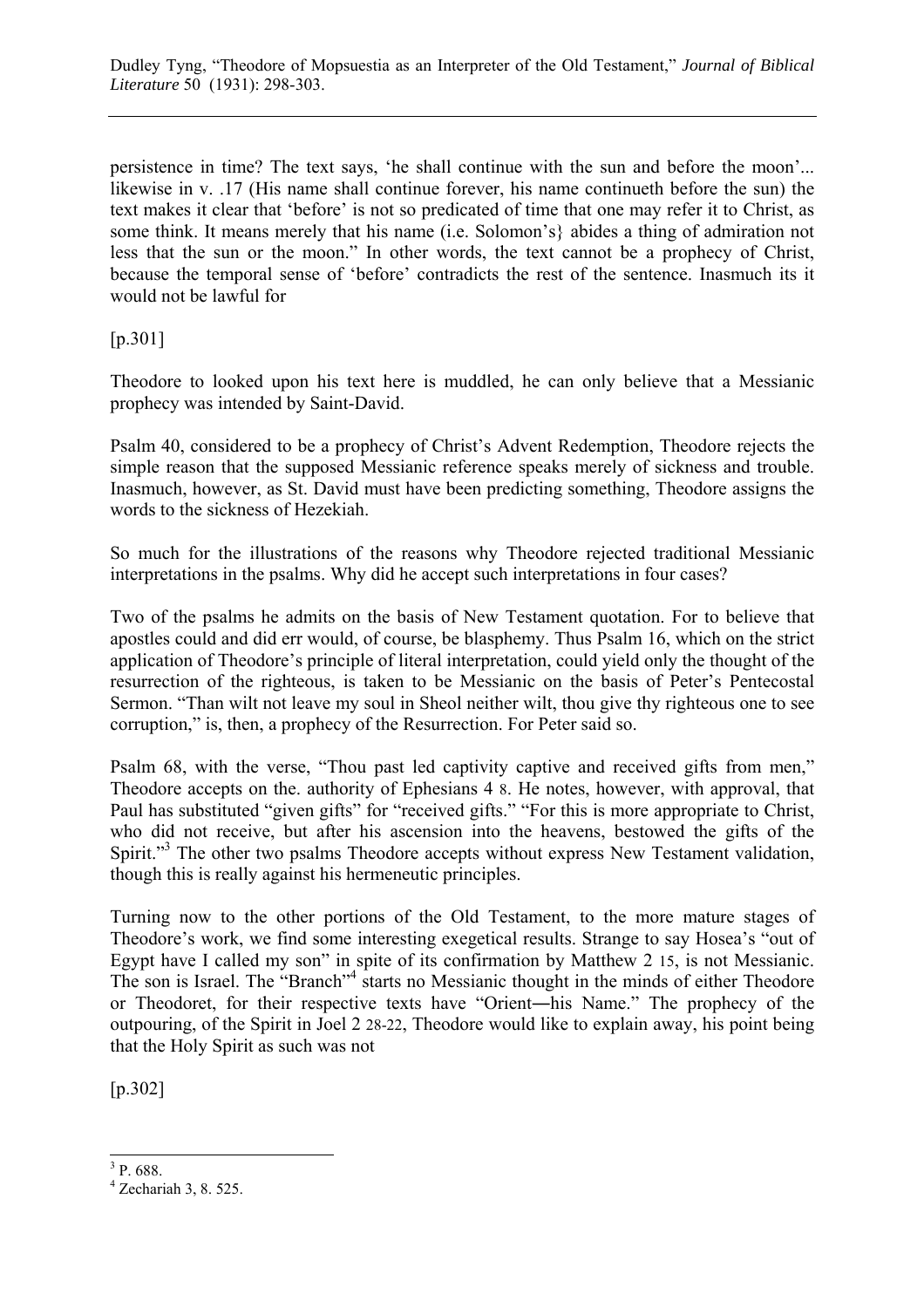Dudley Tyng, "Theodore of Mopsuestia as an Interpreter of the Old Testament," *Journal of Biblical Literature* 50 (1931): 298-303.

'known before Pentecost. But he, accepts the Messianic reference in deference to the authority of Peter.

Micah 4 Theodore cannot accept in a Messianic sense. For "the words, 'the law shall go forth from Zion and. the word of the Lord from Jerusalem' are at wide variance with the assertion of Christ, who said distinctly to the Samaritan woman, "Believe me, woman, the hour cometh, when neither in Jerusalem nor in this mountain shall ye worship the Father." So this is not a prophecy of Christ but one of the return from Babylon.

Not to multiply, instances, one may say that a reading of Theodore's commentary on the Minor Prophets, with an eye on the, parallel works of Theodore and of a soaring allegorist like Cyril of Alexandria, show the parsimony with which Theodore makes use of Messianic interpretation. But once in a while, as in the fragment on Genesis 49 10-12, he shows that he can allegorize with the best of them. Nevertheless even a relatively sober 'Messianist like Theodoret is in a different class.<sup>5</sup> Theodore accepts Messianic prophecy, but, to be valid, such prophecy must be explicit and expressly confirmed by the New Testament. Although, as we have seen, traditional .Messianism is occasionally too much for him.

Thus in his interpretation of the Old Testament Theodore is not really a modern in the fifth century. He holds to the letter of Biblical infallibility. The essence of prophecy is predictive and miraculous. He has no interest nor competence in textual criticism. Objectivity, in the modern sense, he does not strive for. When Kihn and Pirot, in their valuable works on Antiochean exegesis, accuse him of being a subjective rationalist and devoid of the devotional. approach to Holy Scripture, they are not far wrong.

On the other hand, in his refusal blindly to follow tradition or the *consensus patrum*, so far as it then existed, and in his adherence to the literal and historical method, Theodore breathes the modern

[p.303]

 $\overline{a}$ 

spirit. To him Scripture has only one sense, be this of the letter pure and simple or of the letter which lies hidden in hyperbole and metaphor. The multiple sense of Scripture is absurd. Allegory is playing with God's truth.

The fifth General Council, held 125 years after Theodore's death, condemned his writings in toto, and consigned his person to hell. The reasons for the condemnation were mainly theological and political. Justinian wished to conciliate the Monophysite Church in the granary land of Egypt. So he insisted on and obtained the condemnation of the reputed father of Nestorianism. Incidentally Theodore was execrated as a Judaizer in exegesis. Pope Vigilius, who had been Justinian's prisoner for seven years, was forced to sign the condemnation of Theodore's doctrines. But he refused to condemn the person of one who had died so long before in the peace of the Church as the revered bishop of Mopsuestia in Cilicia.

 $<sup>5</sup>$  In this connection there is an interesting contrast between Theodore's general method and, say, that of Cyril,</sup> which I may illustrate by the locusts in Joel. Theodore finds the literal sense inadequate, so he takes locusts in the metaphorical-literal sense as a symbol of the ravaging Assyrian. Cyril has no difficulty with the literal sense, but jumps at once to the allegorical. The locusts symbolize the ravaging effects of sin. Again, they stand for the devouring heretic who leaves both mind and soul stripped and bare.